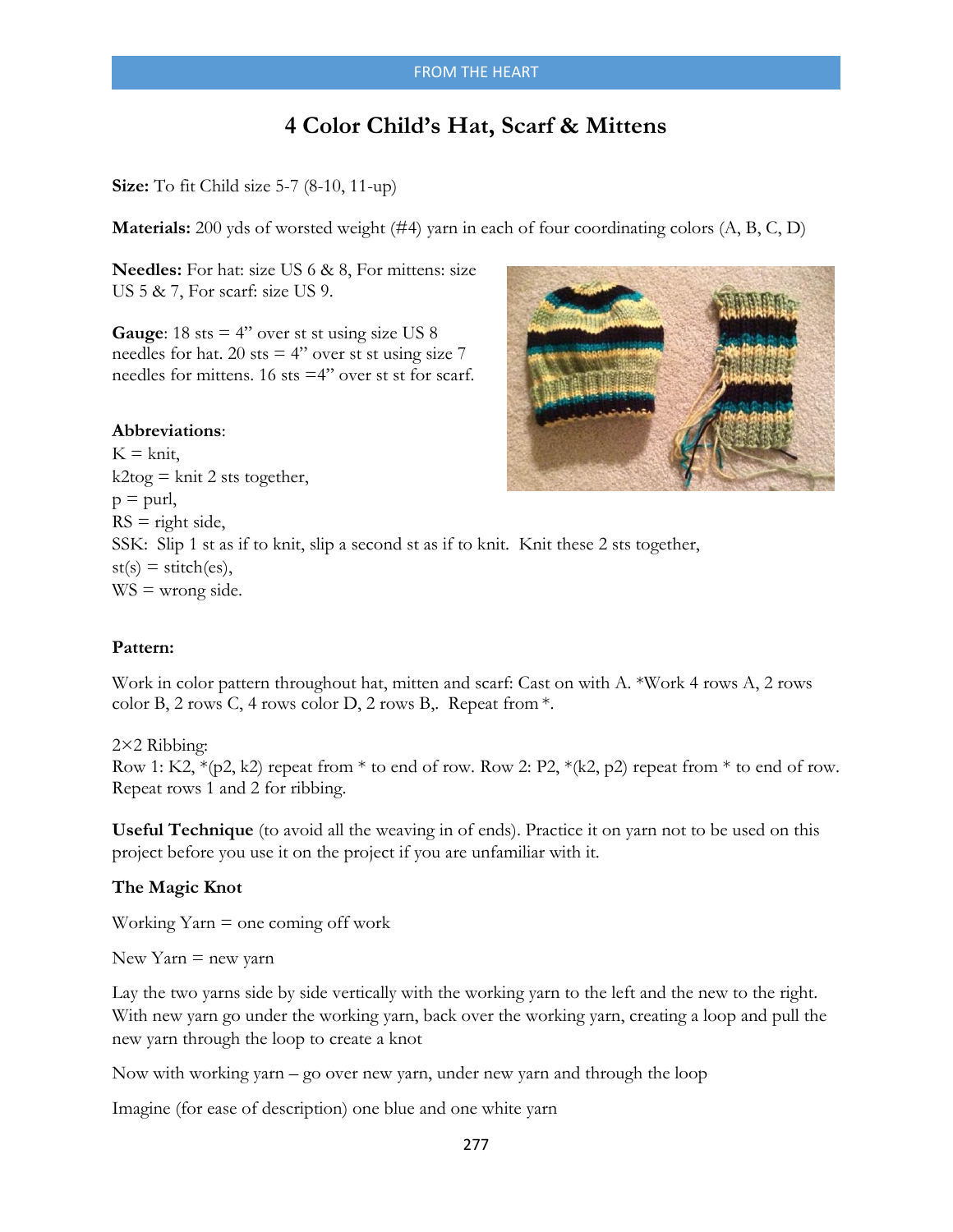- 1. Take the end of the blue yarn and tie it around the white yarn about 6" from the end of the white yarn
- 2. Take the end of the white yarn and tie it around the blue yarn about 6" from the end of the blue yarn
- 3. REMEMBER: You are not tying the blue and white yarns together. You are tying one color around the other (twice)

Then pull gently to slide the knots together. Do a pull test – if you have joined properly it will not separate

Trim as closely as you like. Once you have worked a few more rows of your project, even you will have difficulty finding the join.

## **HAT**

With smaller needles (size 6), loosely cast on 74 (82, 90) sts. Follow color pattern, working in 2X2 ribbing for 4", ending with a RS row. Change to larger needles (size 8), and begin stockinette stitch working even for 3½ (4½, 5)", ending with a WS row. Begin decreasing as follows:

Row 1: K1, \*(Knit 6, k2tog); repeat from \* across to last st, k1. Row 2 and all WS rows to row 10: Purl.

Row 3: K1, \*(Knit 5, k2tog); repeat from \* across to last st, k1. Row 5: K1, \*(Knit 4, k2tog); repeat from \* across to last st, k1. Row 7: K1, \*(Knit 3, k2tog); repeat from \* across to last st, k1. Row 9: K1, \*(Knit 2, k2tog); repeat from \* across to last st, k1. Row 11: K1, \*(Knit 1, k2tog); repeat from \* across to last st, k1. Row 12: P1,  $*(p2top)$ ; repeat from  $*$  across row to last st, p1.

Cut the yarn leaving a 12" tail, thread it through the remaining stitches, draw up tightly and secure. Sew up side seam, reversing sewing to inside at top of ribbing so it can flip up. Weave in all ends.

### **MITTENS**

With smaller needles (size 5), loosely cast on 30(34, 34) sts. Follow color pattern, working in 2x2 ribbing for 2.5(2.5, 3)", ending with a WS row and increasing 3(1, 3) sts evenly across the last row: 33(35, 37) sts.

Change to larger needles (size 7) and begin working in st st , working even for 1", ending with a WS row. Thumb gusset:

Row 1: Knit 15(16, 17) sts, increase in next 2 sts by knitting into the front and the back of each st, knit 16(17, 18) sts.

Row 2: Purl.

Row 3: Knit 15(16, 17) sts, increase in next st as before, k2, increase in next st as before, knit 16(17, 18) sts. Row 4: Purl.

Row 3: Knit 15(16, 17) sts, increase in next st as before, k4, increase in next st as before, knit 16(17, 18) sts. Row 4: Purl.

Continue increasing as established- there will be 2 more sts each time between the 2 increases. Continue until there are 43 (47, 51) sts. Purl 1 row.

Divide for thumb:

Knit 16(17, 18) sts, knit across next 11(13, 15) sts. TURN, leaving 16(17, 18) unworked. Cast on 1 st and purl back across next 12(14, 16) sts, including the cast on st. TURN. Cast on 1 st, and knit across the next 13(15, 17) sts, including the cast on st. These 13(15, 17) sts are the thumb sts. Work in st st on the thumb sts 5(7, 9) more rows, ending with a WS row (do not change color over